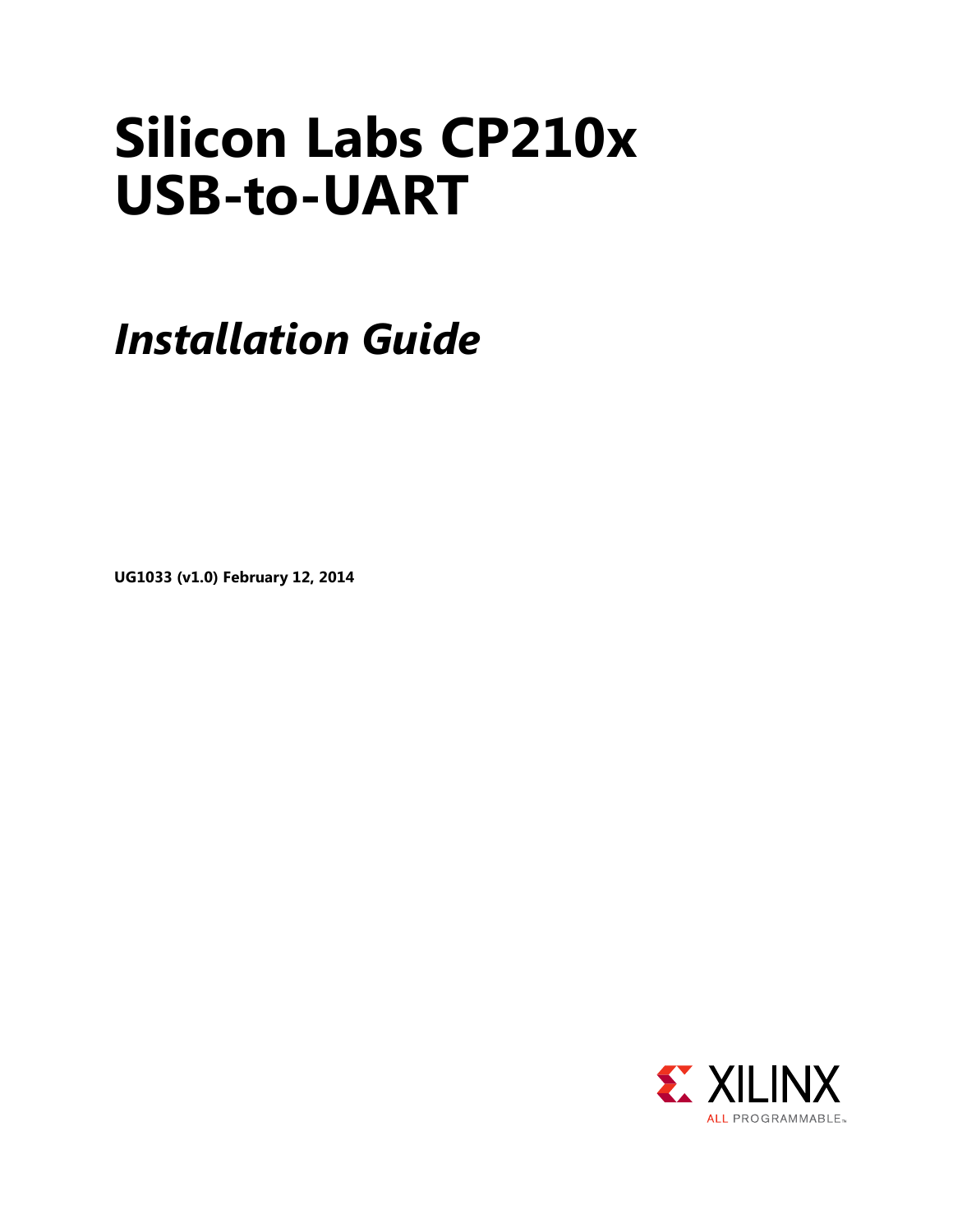

### **Revision History**

The following table shows the revision history for this document.

| Date       | <b>Version</b> | <b>Revision</b>         |
|------------|----------------|-------------------------|
| 02/12/2014 | 1.0            | Initial Xilinx release. |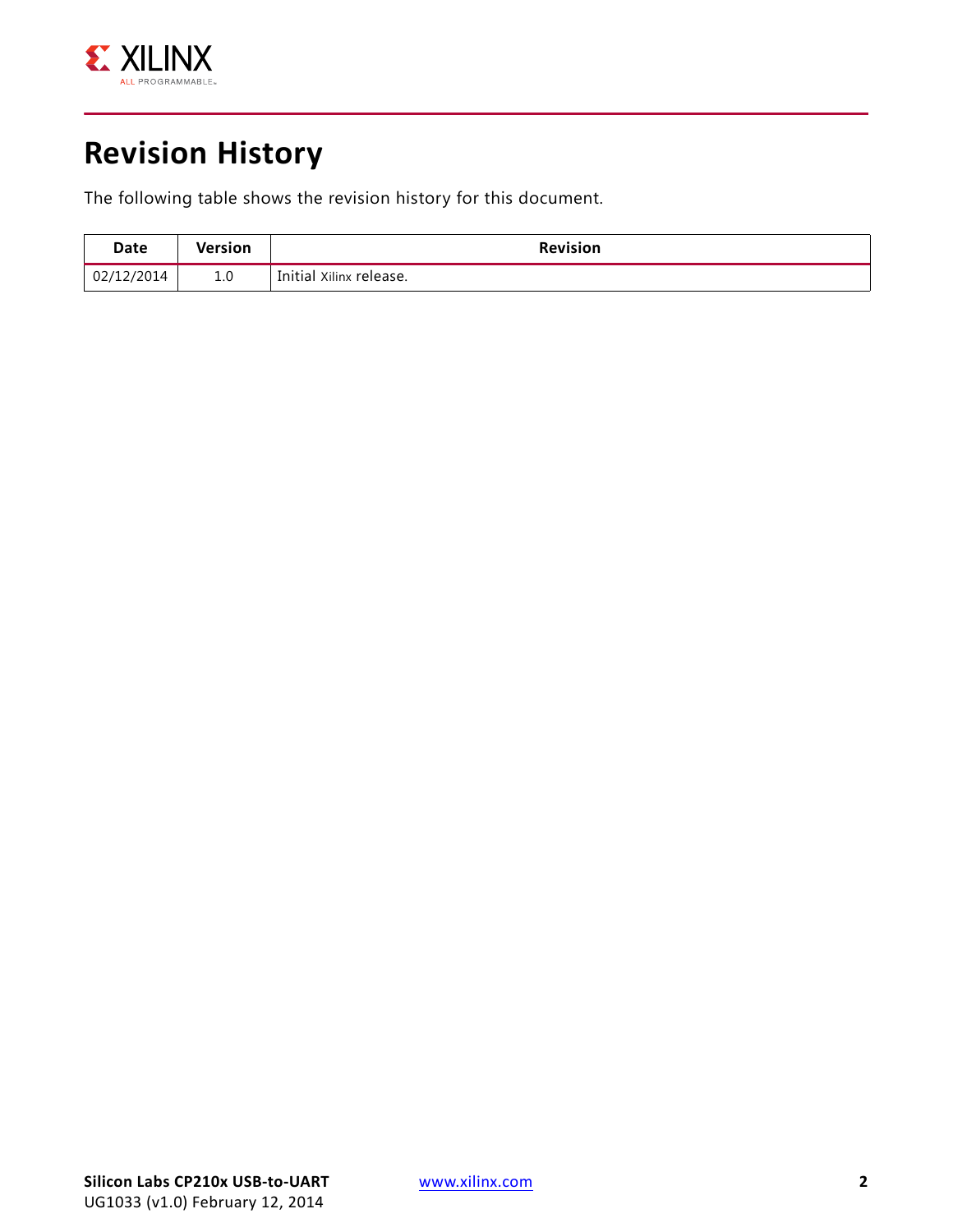

## Table of Contents

| Silicon Labs CP210x USB-to-UART Installation Guide        |  |
|-----------------------------------------------------------|--|
|                                                           |  |
|                                                           |  |
| <b>Appendix A: Additional Resources and Legal Notices</b> |  |
|                                                           |  |
|                                                           |  |
|                                                           |  |
|                                                           |  |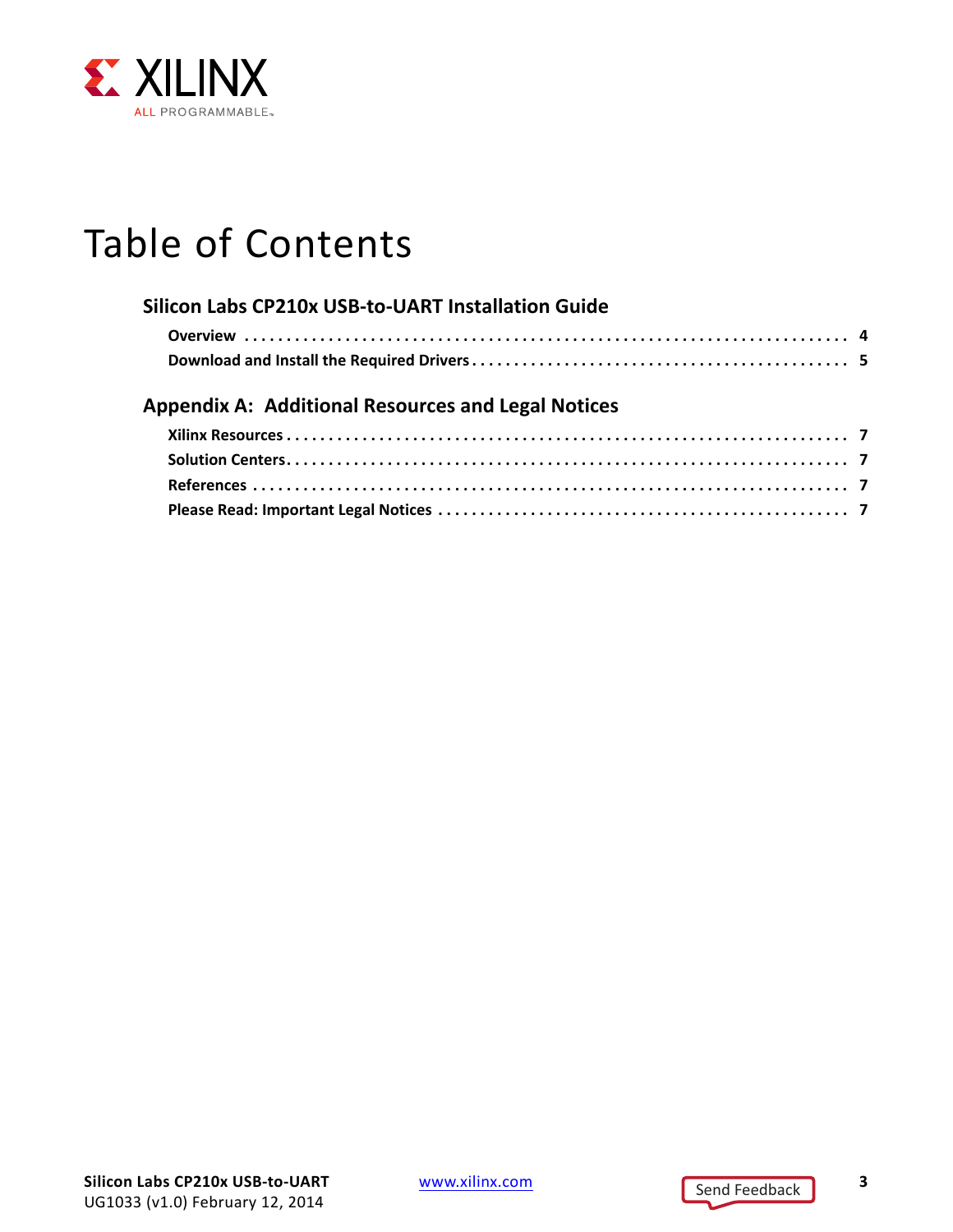

### <span id="page-3-0"></span>Silicon Labs CP210x USB-to-UART Installation Guide

### <span id="page-3-1"></span>**Overview**

Many Xilinx evaluation boards and some characterization boards are equipped with the Silicon Labs CP2103 USB-to-UART bridge integrated circuits. This guide explains how to install the drivers for the USB-to-UART bridge.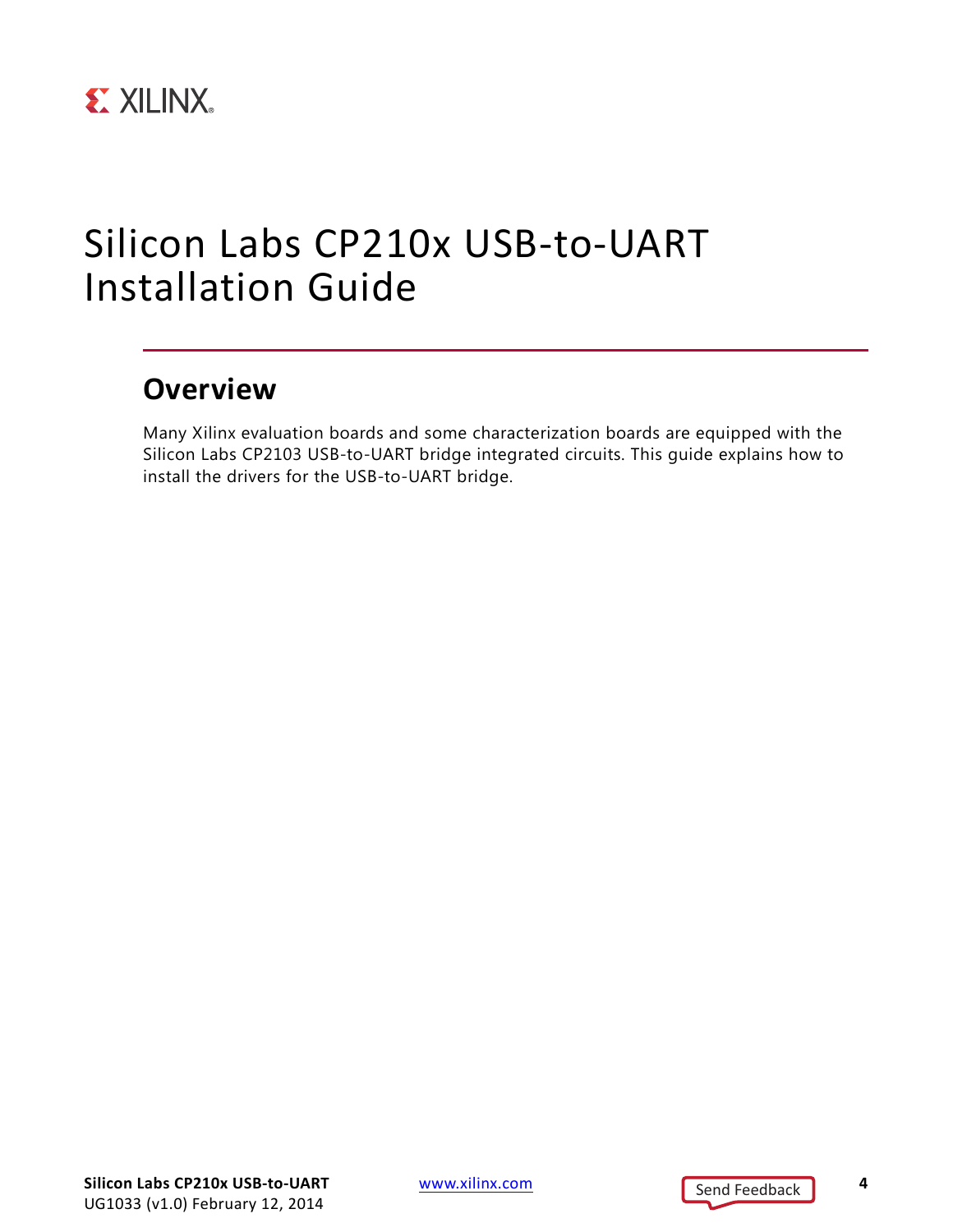### <span id="page-4-0"></span>**Download and Install the Required Drivers**

- 1. Go to the Silicon Labs [CP210x USB-to-UART Bridge VCP Drivers](http://www.silabs.com/products/mcu/pages/usbtouartbridgevcpdrivers.aspx) download page.
- <span id="page-4-1"></span>2. Download the virtual COM port (VCP) driver for your operating system to your PC. See [Figure 1.](#page-4-1)

| Products                                                                                                                                                                                                                  | <b>Applications</b>    | Support  | <b>Buy or Sample</b>   |                                                                                                                                                                                                                        | More.<br>Q Search by keyword<br>s.            |
|---------------------------------------------------------------------------------------------------------------------------------------------------------------------------------------------------------------------------|------------------------|----------|------------------------|------------------------------------------------------------------------------------------------------------------------------------------------------------------------------------------------------------------------|-----------------------------------------------|
| Silicon Labs > Products > MCUs > USB to UART Bridge VCP Drivers                                                                                                                                                           |                        |          |                        |                                                                                                                                                                                                                        |                                               |
| <b>CP210x USB to UART Bridge VCP Drivers</b>                                                                                                                                                                              |                        |          |                        |                                                                                                                                                                                                                        | C Find Products Fast                          |
| The CP210x USB to UART Bridge Virtual COM Port (VCP) drivers are required for device operation as a Virtual<br>COM Port to facilitate host communication with CP210x products. These devices can also interface to a host | Parametric Search      |          |                        |                                                                                                                                                                                                                        |                                               |
| using the USBXpress direct access driver. These drivers are static examples detailed in application note 197:<br>The Serial Communications Guide for the CP210x, download an example below:                               | Cross-Reference Search |          |                        |                                                                                                                                                                                                                        |                                               |
| AN197: The Serial Communications Guide for the CP210x                                                                                                                                                                     | 災 Get Support & Tools  |          |                        |                                                                                                                                                                                                                        |                                               |
|                                                                                                                                                                                                                           |                        |          |                        |                                                                                                                                                                                                                        | Software Downloads                            |
|                                                                                                                                                                                                                           |                        |          |                        |                                                                                                                                                                                                                        | Development Tools                             |
| <b>Download Software</b>                                                                                                                                                                                                  | Reference Designs      |          |                        |                                                                                                                                                                                                                        |                                               |
|                                                                                                                                                                                                                           |                        |          |                        |                                                                                                                                                                                                                        |                                               |
|                                                                                                                                                                                                                           |                        |          |                        | The CP210x Manufacturing DLL and Runtime DLL have been updated and must be used with v6.0 and later of                                                                                                                 | Documentation                                 |
|                                                                                                                                                                                                                           |                        |          |                        | the CP210x Windows VCP Driver. Application Note Software downloads affected are AN144SW zip, AN205SW zip<br>and AN223SW zip. If you are using a 5 x driver and need support you can download archived Application Note | <b>Application Notes</b>                      |
| Software.                                                                                                                                                                                                                 |                        |          |                        |                                                                                                                                                                                                                        | Knowledgebase / FAQ                           |
|                                                                                                                                                                                                                           |                        |          |                        |                                                                                                                                                                                                                        | Silicon Labs Forum                            |
| Download for Windows XP/Server 2003/Vista/7/8 (v6.6.1)                                                                                                                                                                    |                        |          |                        |                                                                                                                                                                                                                        | Training & Resources                          |
| Platform                                                                                                                                                                                                                  |                        | Software |                        | <b>Release Notes</b>                                                                                                                                                                                                   | Meed Help?                                    |
| Vista/7/8                                                                                                                                                                                                                 | Windows XP/Server 2003 |          | Download VCP (3.49 MB) | Download VCP Revision History                                                                                                                                                                                          | Contact Support                               |
|                                                                                                                                                                                                                           |                        |          |                        |                                                                                                                                                                                                                        | <b>GET THE LATEST</b><br><b>DOCUMENTATION</b> |
| Download for Windows 2K (v6.3a)                                                                                                                                                                                           |                        |          |                        |                                                                                                                                                                                                                        | <b>UPDATES.</b>                               |
| Platform                                                                                                                                                                                                                  | Software               |          | <b>Release Notes</b>   |                                                                                                                                                                                                                        | <b>Register today</b>                         |

#### *Figure 1:* **Silicon Labs CP210x Driver Download Page**

- 3. Extract the ZIP archive file.
- 4. Open the extracted file and select the executable file that is compatible with your PC. For example, for Windows 64-bit, select CP210xVCPInstaller\_x64.exe.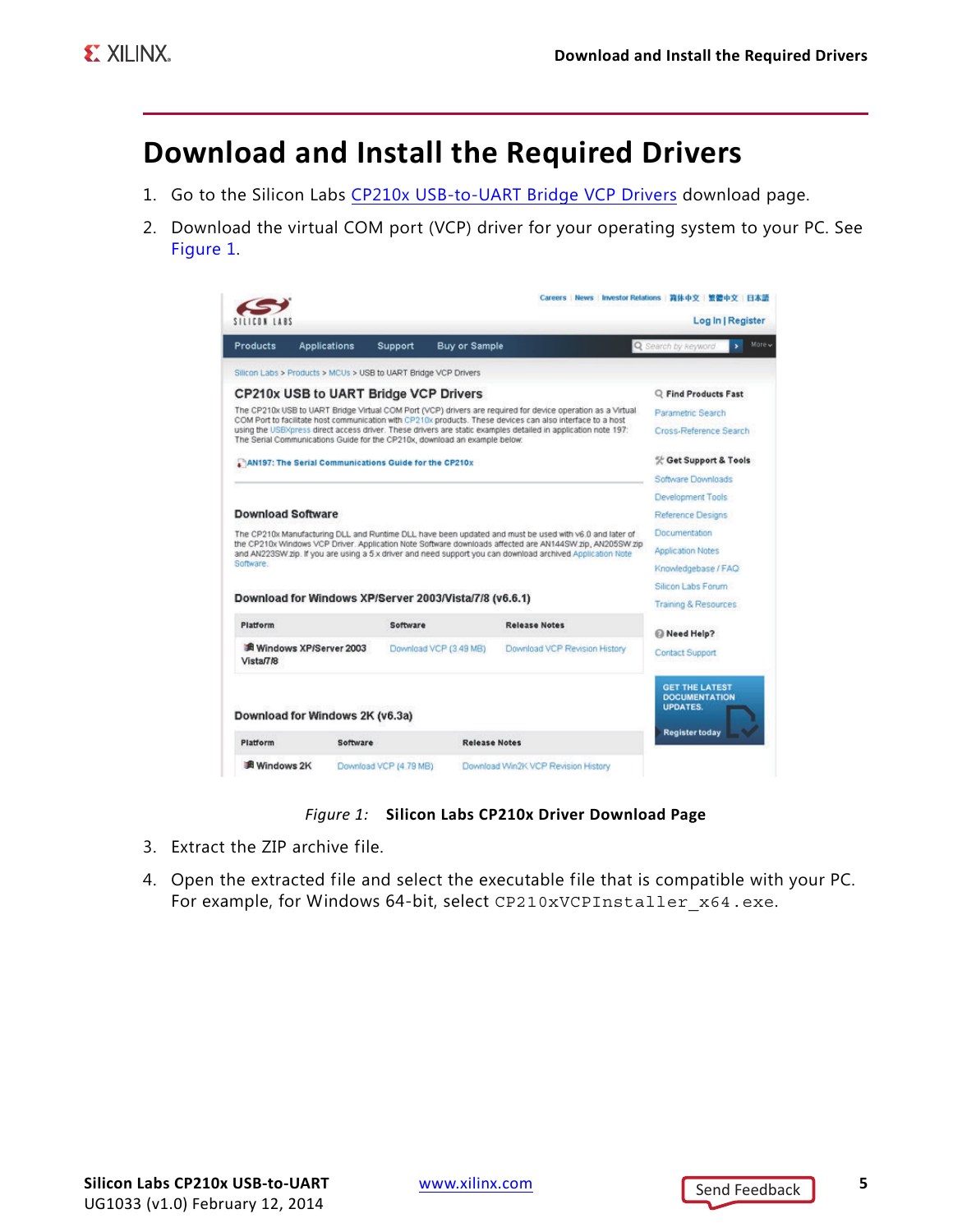5. Step through the guided installer. Accept the license agreement and install the software on your PC. When the software is successfully installed, the dialog box shown in [Figure 2](#page-5-0) is displayed.

<span id="page-5-0"></span>

*Figure 2:* **USB-to-UART Bridge Driver Installer**

6. The next step is to set up a terminal emulator. Continue with the instructions in the appropriate quick start guide. At the appropriate time, you will be directed on the configuration of the terminal settings. If you do not have a terminal emulator, download the Tera Term emulator and follow the installation process in the *Tera Term Terminal Emulator Installation Guide* (UG1036) [\[Ref 2\].](#page-6-5)

*Note:* Use of the Tera Term terminal emulator is not required and other terminal emulators can be used. Tera Term is recommended by Xilinx based on its long history as a reliable software product.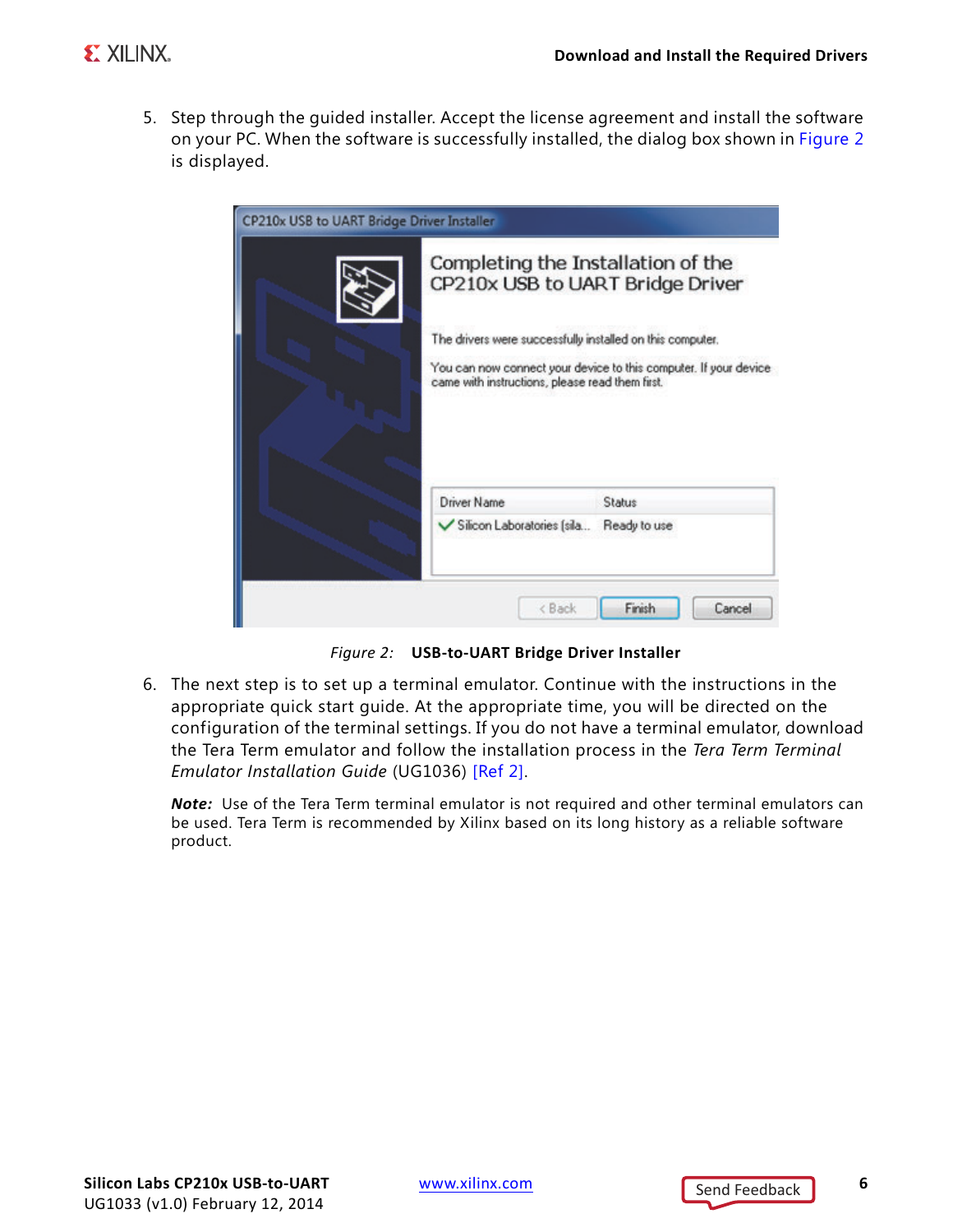

*Appendix A*

## <span id="page-6-0"></span>Additional Resources and Legal Notices

#### <span id="page-6-1"></span>**Xilinx Resources**

For support resources such as Answers, Documentation, Downloads, and Forums, see [Xilinx](http://www.xilinx.com/support)  [Support.](http://www.xilinx.com/support)

For a glossary of technical terms used in Xilinx documentation, see the [Xilinx Glossary.](http://www.xilinx.com/company/terms.htm)

### <span id="page-6-2"></span>**Solution Centers**

See the [Xilinx Solution Centers](http://www.xilinx.com/support/solcenters.htm) for support on devices, software tools, and intellectual property at all stages of the design cycle. Topics include design assistance, advisories, and troubleshooting tips.

### <span id="page-6-3"></span>**References**

These Xilinx documents provide supplemental material useful with this guide:

- 1. See the appropriate quick start guide for your Xilinx product.
- <span id="page-6-5"></span>2. *Tera Term Terminal Emulator Installation Guide* ([UG1036\)](http://www.xilinx.com/support/documentation/boards_and_kits/install/ug1036-tera-term-install.pdf)

These external websites provide supplemental material useful with this guide:

- 3. [CP210x USB-to-UART Bridge VCP Drivers](http://www.silabs.com/products/mcu/pages/usbtouartbridgevcpdrivers.aspx)
- 4. [Tera](http://logmett.com/index.php?/download/tera-term-480-freeware.html) [Term](http://logmett.com/freeware/TeraTerm.php) download page

### <span id="page-6-4"></span>**Please Read: Important Legal Notices**

The information disclosed to you hereunder (the "Materials") is provided solely for the selection and use of Xilinx products. To the maximum extent permitted by applicable law: (1) Materials are made available "AS IS" and with all faults, Xilinx hereby DISCLAIMS ALL WARRANTIES AND CONDITIONS, EXPRESS, IMPLIED, OR STATUTORY, INCLUDING BUT NOT LIMITED TO WARRANTIES OF